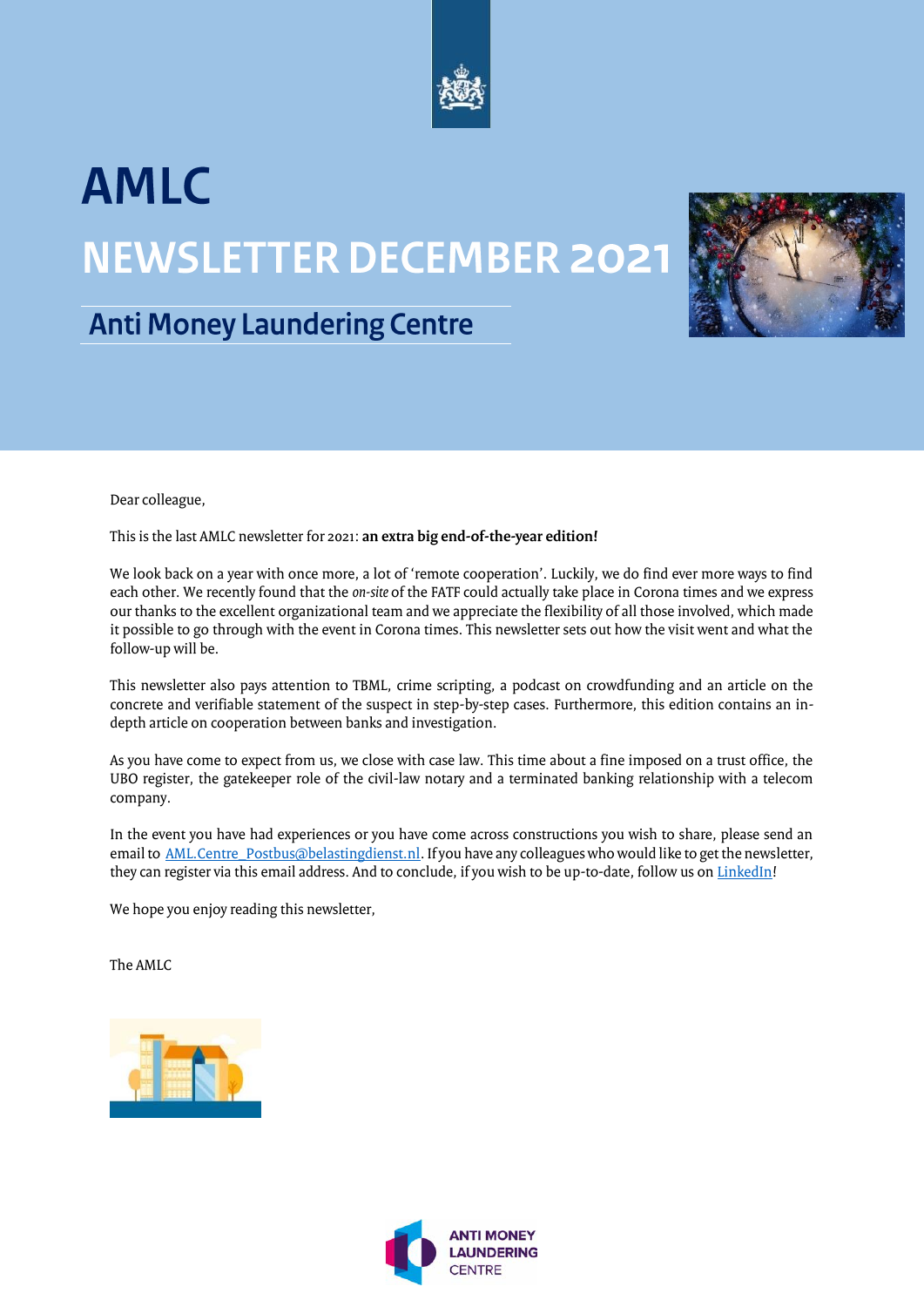## **News**

#### **A specific and verifiable statement**

AMLC colleagues Suzanne Visser and Ruut Regtering wrote a contribution for the most recent issue of the Magazine for Criminal law and Enforcement (*Tiijdschrift voor Bijzonder Strafrecht & Handhaving*) which sets out a step-by-step plan in respect of money laundering. The article contains case law in relation to a specific and verifiable statement from a suspect where money laundering is suspected. In practice, it is a question that is often unclear, i.e., whether a statement is sufficiently specific and verifiable, whilst the answering of that question is essential to the continuing



course and the possible outcome of a case. The authors give an outline in this article of the conclusions from case law and court rulings and they give recommendations to determine in practice, whether a statement must be verified or not. Clic[k here](https://www.bjutijdschriften.nl/tijdschrift/TBSH/2021/6/TBSenH_2295-6700_2021_007_006_006) for the full article.

**A new prosecution directive in respect of money laundering** A new prosecution [directive for money laundering](https://zoek.officielebekendmakingen.nl/stcrt-2021-44192.html) was recently published. The Public Prosecutor now has points of reference for money laundering cases to formulate a demand. Incidentally, judges have no national reference points for imposing sentences in cases concerning money laundering. There are reference points for fraud cases but these are not specific to cases of money laundering. *mr*. *dr*. W.S. de Zanger recently argued in th[e Magazine for Criminal law and Enforcement](https://www.bjutijdschriften.nl/tijdschrift/TBSH/2021/4/TBSenH_2295-6700_2021_007_004_001) (*Tijdschrift voor Bijzonder Strafrecht & Handhaving* or TBS&H) for further reflections of our 'own' judicial reference points for money laundering.

**Cooperation of the AMLC with the Utrecht University**  The AMLC focus on money laundering includes the use of trade flows, or Trade-Based Money Laundering. In this context, a good risk-based project is currently the subject of much work. Over the last few years, in a public and private context, a lot of knowledge about the trade sectors was acquired from what we

came across in criminal investigations. Think of the car trade, the fruit and vegetables sector. We cooperated with financial institutions and we are mainly aware of Trade-Based Money Laundering or TBML indicators which have been generated using transaction data.

However, there are many more relevant sources, think of tax data, or data relating to the – illogical – flow of goods such as at Customs. On a daily basis, millions of goods are being traded in a country like the Netherlands and it is of importance to get



more of a view of these sources. In the time to come, we are therefore going to invest into the identification of vulnerable points in the Dutch flows of trade. We are collaborating with Joras Ferwerda, research fellow of Utrecht University. This collaboration will provide us with a view on several issues. What sectors in the Netherlands are vulnerable to Trade-Based Money Laundering (TBML) and why? What are the signs Customs must look for on where the checking of export is concerned? What signs should be

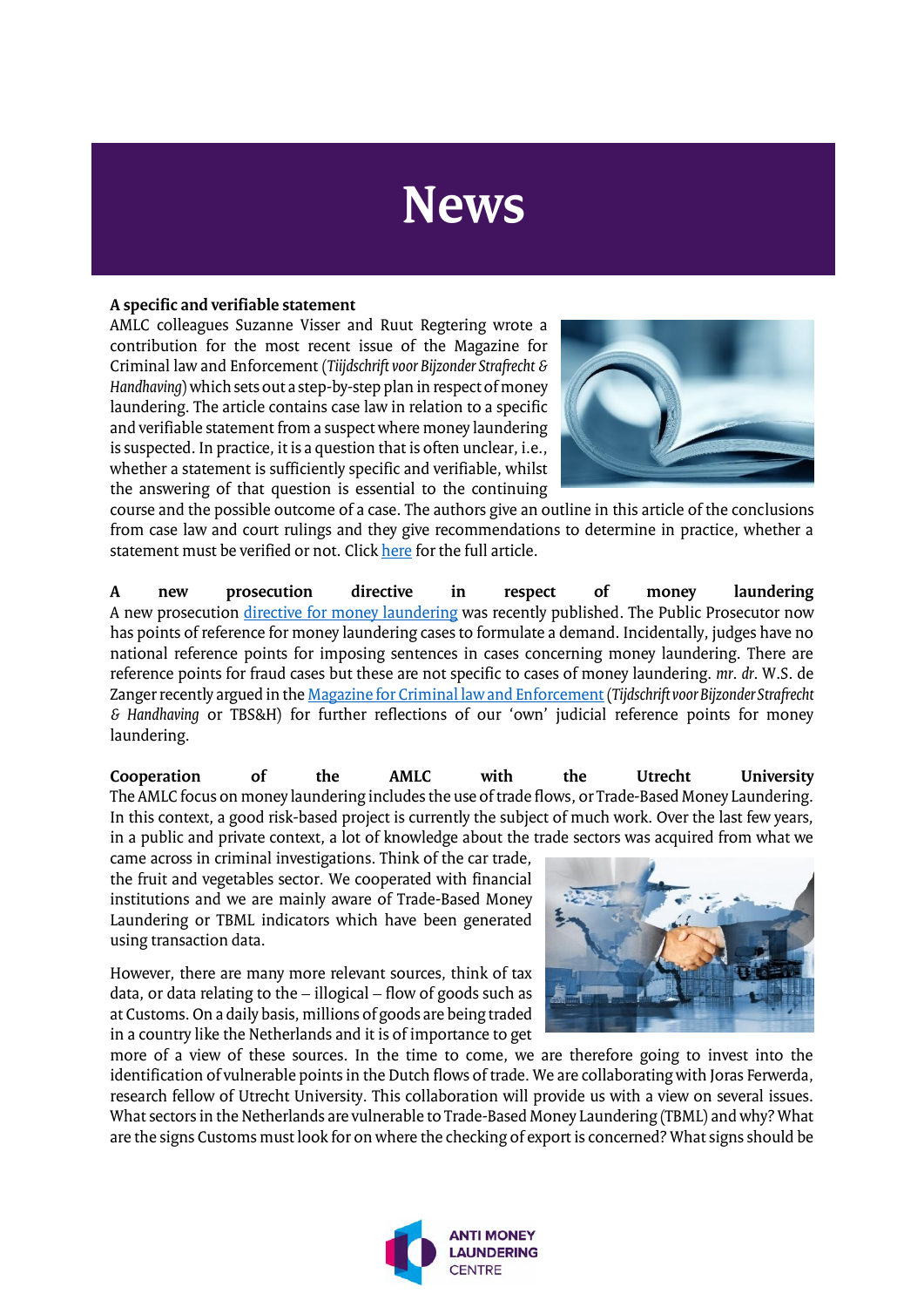the focus of the various sectors themselves? We were fortunate to be able to use the experiences of the HMRC (Her Majesty's Revenue & Customs) and the ABF (Australian Border Force). In addition to gaining more knowledge, this methodology generated new signs which can be the subject of further judicial investigations. For more information, please contact our TBML expert, Tamara Pollard: [tw.pollard](mailto:tw.pollard-maijer@belastingdienst.nl)[maijer@belastingdienst.nl](mailto:tw.pollard-maijer@belastingdienst.nl)

#### **New AMLC-podcast**

The latest podcasts concentrate on the risks of crowdfunding by two staff members of the Financial

Supervision Office (*Bureau Financieel Toezicht* or BFT). How can assets proceeding from crime be used by way of crowd funding to buy immovable property? What do civil-law notaries have to watch out for? These questions and many more are discussed. In addition, the 'Regulation (EU) on European providers of crowdfunding service providers for business' that recently came into force is also a topic on the basis of which certain crowd funding service providers are now obliged to have a licence. For more information on this topic, go to th[e website of AFM,](https://www.afm.nl/nl-nl/professionals/doelgroepen/crowdfundingplatformen/vergunning-vereisten/eu-verordening) which includes a helpful brochure.



#### **FATF evaluation Netherlands**

The Financial Action Task Force or FATF makes periodical evaluations of different countries. Such an evaluation starts on the basis of what is referred to as a *Mutual Evaluation*, in which a team of experts from a variety of countries is asked to make an evaluation of a country in accordance with a standard procedure. The implementation of recommended measures (*40 Recommendations*), effectiveness (*11 Immediate Outcomes*) of the country in combating money laundering, the financing of terrorism and proliferations

form part of the points that are the subject of the evaluation. A visit was made to the Netherlands in the period from 27 October to 18 November 2021 (*on-site*) as part of this process by '*financial, legal and law enforcement experts*' from Austria, Belgium, Brazil, Hong Kong, China, Japan and the Sultanate of Oman, with the support of members of the administrative office of FATF. The experts had already been provided with the necessary documents prior to the visit; more than 2000 pages of text and supporting information, 200 case descriptions and 54 descriptions of projects and collaborative arrangements, which meant that there was enough for substantive discussions with 138 representatives from public parties as well as representatives from 38 private parties. The event took



place at a height of 146 metres on the 36th floor of the Ministry of Justice and Security and during the many meetings, numerous questions were fired to different persons attending. However, all those present were given the opportunity to show the effectiveness or to make those aware of the possible problems they came across. The circumstances were not ideal as a result of Covid but it was successful with certain adjustments everyone made and more than 100 self-tests. FATF expressly thanked the Netherlands and all those who made their contributions; the flexibility, the thorough preparation as well as all the documents as provided were much appreciated. So how to go on? Prior to *on-site*, the team of experts had already given a first draft response to the *40 recommendations* which particularly monitor the legal-technical basis in the Netherlands, and the presented document will be supplemented to form a total report which also considers the 11 components in the context of the effectiveness of the way the Netherlands tackles these issues. The first draft version is expected to be offered to the Dutch representation at the beginning of the first quarter 2022. Eventually, in June 2022, the report is adopted

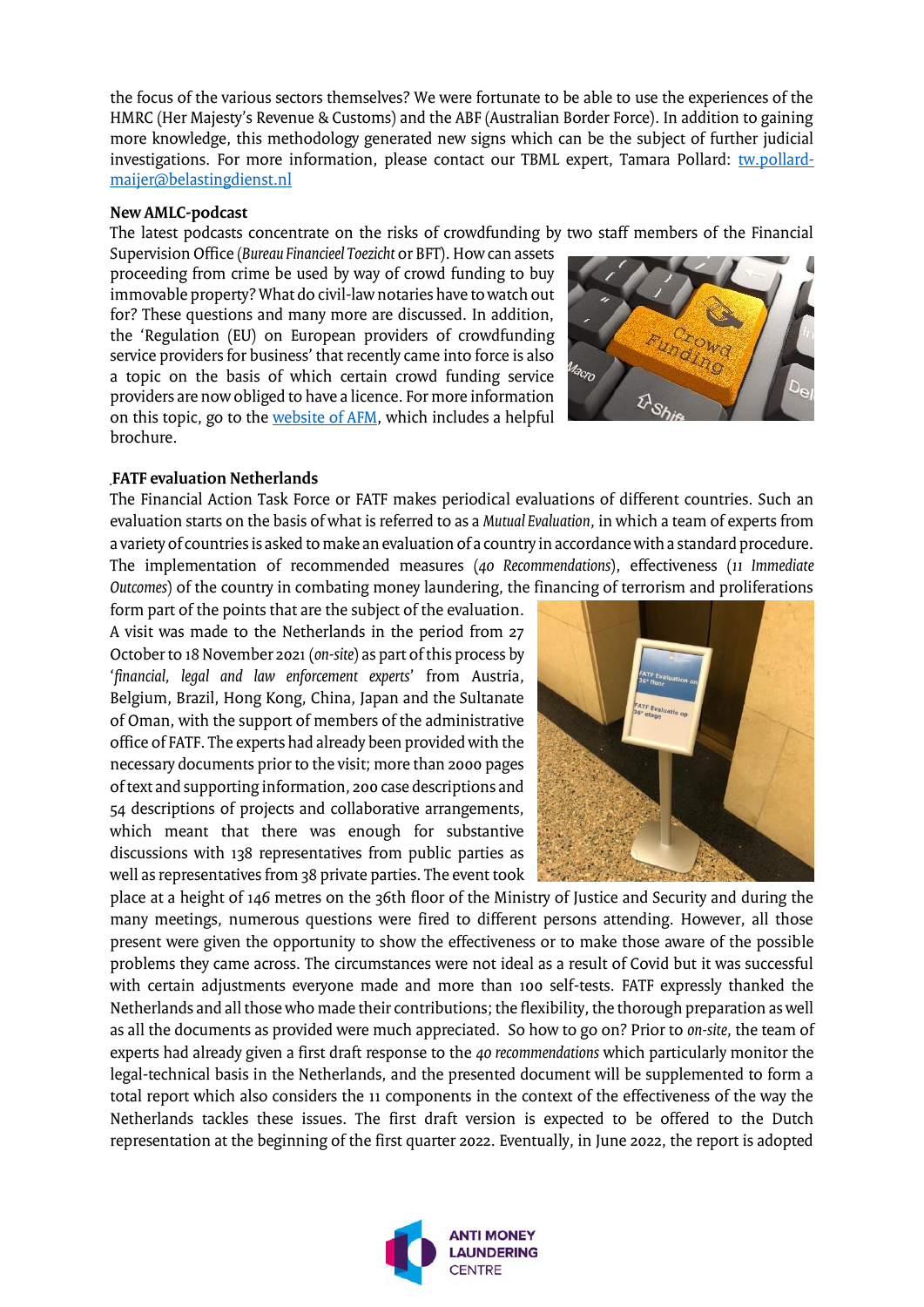during a plenary session of FATF as well as being released for publication. We have to wait for the final evaluation and the recommendations for the Netherlands, but we will keep you informed! If you wish to have more information about the process of mutual evaluations, click [here](https://www.fatf-gafi.org/publications/mutualevaluations/more/more-about-mutual-evaluations.html?hf=10&b=0&s=desc(fatf_releasedate)) or listen to the various AMLC podcasts on this topic via your favourite podcast app.



#### **Crime scripting**

Earlier we reported on fincancial crime scripting [\(read here](https://www.amlc.nl/financial-crime-scripting/) - login required). Those who want to know more about crime scripting can read this [scientific article](https://www.researchgate.net/publication/356646234_Licht_camera_actie_Een_intelligencegestuurde_aanpak_van_criminaliteit_met_crime_scripting) by Thom Snaphaan, criminologist at the Public Prosecution Service (Follow the Money). Next year, in collaboration with a college of higher education, we will explore how crime scripting can be helpful in the context of combating money laundering.

### **Banks have a wealth of information**

#### *Gitty Kanters, FIOD Eindhoven*

#### **Introduction**

 $\overline{\phantom{a}}$ 

Recently the Fiscal Intelligence and Investigation Service (*Fiscale Inlichtingen- en Opsporingsdienst* or FIOD) conducted a criminal investigation further to the ING Bank having reported an incident to the Police. This report proved to be the beginning of finding a goldmine of information. The result was that seven suspects were arrested who presumably formed part of a criminal organization involved in substantial fraud as well as the use of many 'money mules' who were being used to launder the money obtained.

This article aims to once more inform the banks of the interest in their role of detecting financial crime. In addition, we wish that investigating officers or financial investigating officers draw on the use of technical/identifying data which are available to banks and which proved to be of crucial importance in the investigation concerned.<sup>1</sup>

#### **What was it that made ING's information so valuable to the FIOD investigation?**

The reason for ING reporting the incident was a detection signal from an account which had **conspicuous transactions** (read: a-typical transactions for the account holder, i.e., a substantial credit from abroad followed by an immediate withdrawal in cash). Subsequently, ING conducted investigations into the various devices that had been logged in on the personal *MijnING* account (electronic banking) of the account holder concerned (ING assigns a **unique DeviceID** to devices logging in. They subsequently

provided an overview of the DeviceID's that had logged into the accounts of several accountholders. It showed the same conduct in relation to conspicuous transactions as was shown in the accounts of other accountholders. This information was clearly set out in the report of the incident. In addition, it contained the information that was known as to which **DeviceTag** (the name a user can give to a device) belonged to a



DeviceID. This information proved of prime importance when it came to identifying the first suspect. At a later point, a cookie was found on the telephone of this suspect showing a DeviceID which was used for

considerations prevent banks from getting too much unnecessary work.



 $1$  As an investigating officer, consider what information can be of additional value to the investigation. In addition to the proportionality test and the subsidiarity test carried out by the Public Prosecutor, such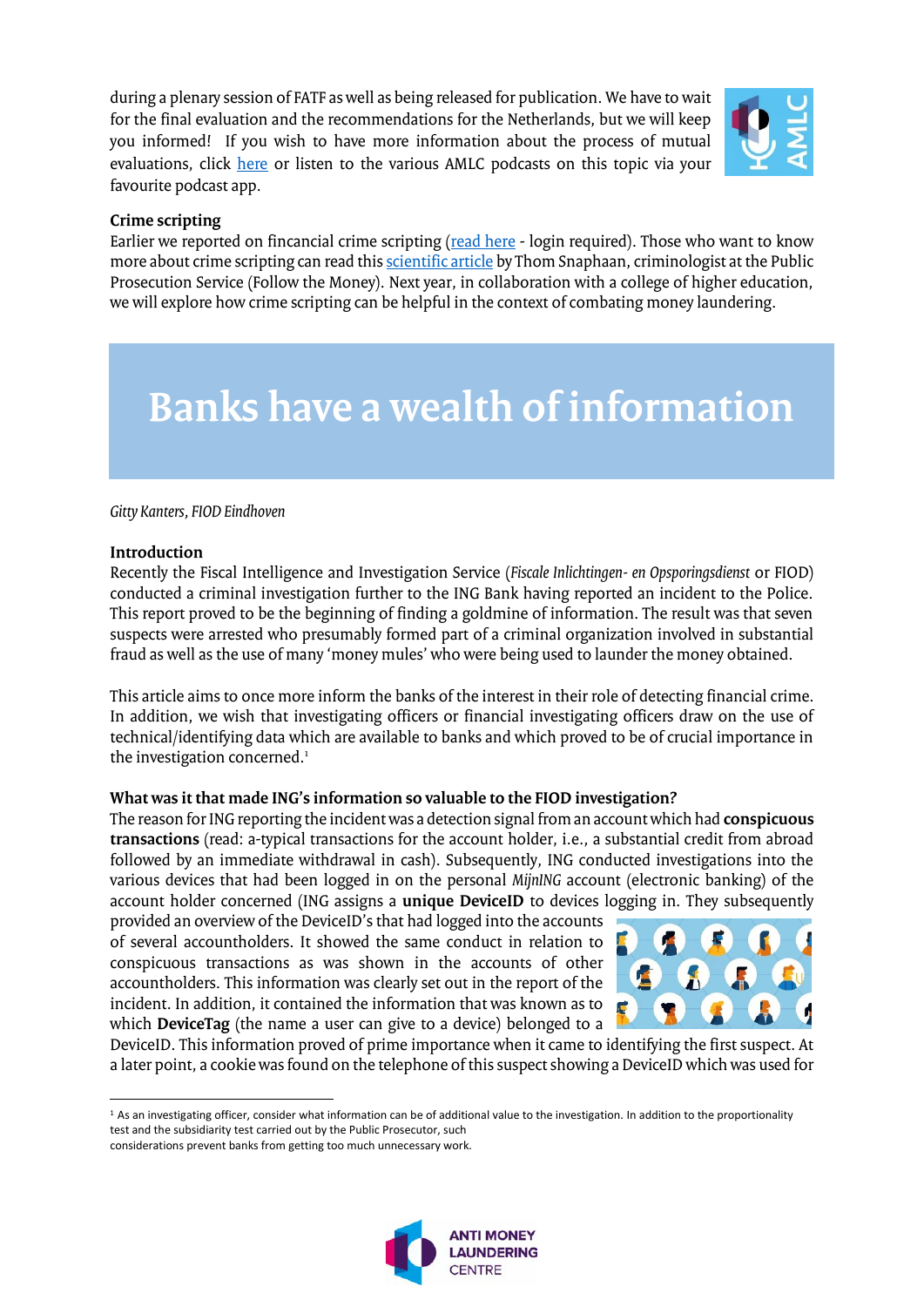several accountholders referred to in the report of the incident. The report of the incident and the appendices also contained the **IP addresses** associated with the login dates on the various *MijnING* accounts. These IP addresses could be linked to residential addresses after which they were compared to IP addresses which the suspects used at other moments in time. The report also contained **camera images** of the cash withdrawals as secured by the bank and these were added to the report of the incident. During the course of the investigations, it was possible to recognize the suspects, not being account holders.

#### **Conclusion**

In summary, it shows that in respect of this specific investigation, the bank included very valuable information in its report of the incident. The 'preparatory activities' by the bank proved of crucial importance to tracking down the presumably criminal organization. The accounts used by the purported criminal organization were presumably accounts from 'money mules'. Equally, these 'money mules' themselves, by making their accounts available have possibly committed a criminal offence. The file of the criminal case is currently at the Public Prosecutor's Service.

It is not known when the case comes to court.

## **Case law**

#### **District Court Rotterdam, 3 November 2021, A fine imposed on a trust office: [ECLI:NL:RBROT:2021:10943](https://uitspraken.rechtspraak.nl/inziendocument?id=ECLI:NL:RBROT:2021:10943&showbutton=true&keyword=ECLI%3aNL%3aRBROT%3a2021%3a10943+)**

DNB imposed an [administrative fine](https://www.dnb.nl/actueel/nieuws-toezicht/boetes-2021/boete-van-dnb-voor-jtc-institutional-services-netherlands-b-v/) of  $\epsilon$  100,000 on a trust office and informed this office that the decision will be published. The trust office did not agree and applied to the court by way of preliminary relief proceedings to suspend said decision until the court ruled as to whether the [decision to impose a](https://www.dnb.nl/media/41kluekl/boete-van-dnb-voor-jtc-institutional-services-netherlands.pdf)  [fine](https://www.dnb.nl/media/41kluekl/boete-van-dnb-voor-jtc-institutional-services-netherlands.pdf) was lawful. The fine was imposed as the trust office failed to notify the FIU of the unusual transaction

in good time, i.e. within 14 days. The transaction concerned consultancy fees charged by a party, whose registered office was in Panama, to another party, which concerned oil trade in or via Russia and Kazakhstan, involving Politically Exposed Persons (PEP's). The invoices sent deviated considerably from the consultancy agreement which served as the basis<br>for the payments. The consultancy agreement The consultancy agreement stipulated that the one business paid the other business a fixed fee of USD 200,000 every month whilst the invoices covered a time span of 6 months and the invoices did not specify the activities that



were carried out. Moreover, different amounts were charged than those agreed upon. There was furthermore an invoice for a bonus whilst it did not follow from the consultancy agreement. Due to the fact that it was not clear what the invoices as sent related to, in addition to deviations from the agreements on several points, the court held that the trust office was unable to establish that the invoices were actually linked to the activities carried out under the consultancy agreement. A trust office can be expected to meet high standards to prevent money laundering and every unusual transaction must be notified. As the trust office did not comply in good time, the FIU was not able to conduct an immediate investigation to inform the relevant institutions in respect of an unusual transaction. In addition, the

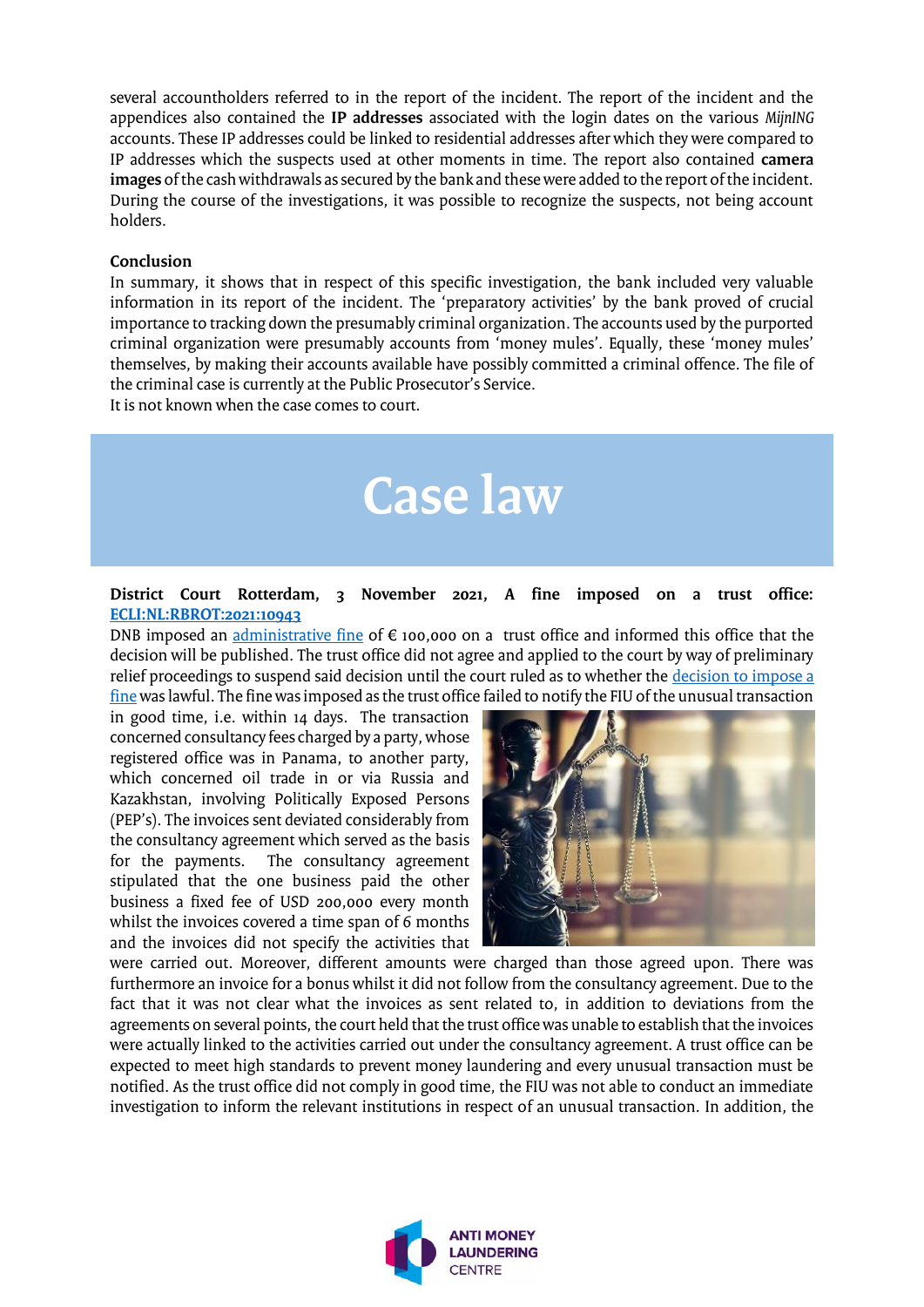decision concerned is allowed to be published as publication is not disproportionate in this case. Possible damage to their reputation does not suffice to that end.

#### **The division for notarial matters Amsterdam, 2 September 2021 (publication 1 November 2021), The gatekeeper role of the civil-law notary[: ECLI:NL:TNORAMS:2021:22](https://tuchtrecht.overheid.nl/zoeken/resultaat/uitspraak/2021/ECLI_NL_TNORAMS_2021_22)**

In this case, a former civil-law notary was suspended for 6 months on account of insufficiently complying with the gatekeeper role in 2017 and 2018. The civil-law notary should have been alert for fraud indications. In this case, there were a number of files which involved the incorporation of private limited

companies, whose incorporators did not have the Dutch nationality and they were not resident in the Netherlands. The files were furthermore received via an intermediary and there was no documentary evidence of correspondence with the incorporators and the address of the company was located in a multi-business building. Furthermore, in one of the files it turned out that a founding member of the private limited company lived at an address where homeless people can report for help. The civil-law notary did not signal the presence of a postal address,



whereas she should have investigated this further. Indeed, these circumstances may indicate a money mule. There were also some doubts as to whether the activities of some of the companies – such as export and import – were able to be carried out from a multi-business building. The civil-law notary did not detect that it was a postal address, whilst he should have concluded that further searches had to be conducted. In addition, the civil-law notary did not keep to the obligations pursuant to the Money laundering and Terrorist Financing (Prevention) Act; it became evident from a proof of identity missing in three files and the civil-law notary failed to carry out more stringent searches. The latter was necessary as it was a matter of identification at a distance and because it was a matter of an increased risk of money laundering due to the nature of the transaction. Moreover, the civil-law notary failed to notify the unusual transactions to the Financial Intelligence Unit (FIU). The defence put forward by the civil-law notary that the current Money laundering and Terrorist Financing (Prevention) Act, which contains more stringent measures for client screening and the obligation to the investigate transactions without an obvious economic objective, did not apply at the time of executing the deed (January 2017 up to and including March 2018), but this defence did not hold. At the time, there already were manuals and notes available in which the open standard of – stringent – client screening had already been outlined by the Royal Dutch Association of Civil-law Notaries together with the Financial Supervision Office (BFT).

*All businesses and legal entities in the Netherlands, as well as foreign companies with a branch in the Netherlands, must be entered in the Trade Register. A visiting address in the Trade Register is an obligation. The civil-law notary could have conducted more searches in this case into the address of the multi-business building. Seeing that it does not make sense that*  wholesale trade, retail trade, import and export take place from a multi-business building, in view of the limited storage *facilities in such buildings.* 

**District Court Amsterdam, 20 October 2021, The risk of money laundering in respect of a telecommunications business: [ECLI:NL:RBAMS:2021:5997](https://uitspraken.rechtspraak.nl/inziendocument?id=ECLI:NL:RBAMS:2021:5997)** This case concerns the question whether the ABN AMRO Bank was allowed to terminate the relationship with a telecommunications business on account of the risk of money laundering. The banking relationship was terminated as the company conducted business with clients the bank had under suspicion as a result of the fact that there were questions about a number of transactions. It was a



matter of very substantial transactions – approximately amounting to 2 million Euros - that after coming into account were almost immediately transferred to foreign payment accounts. Approximately 25% of the turnover – approximately 2 million Euros – was being transferred to an entity in a high-risk country (United Arab Emirates) without any obvious link to the telecommunications provider. In addition, many

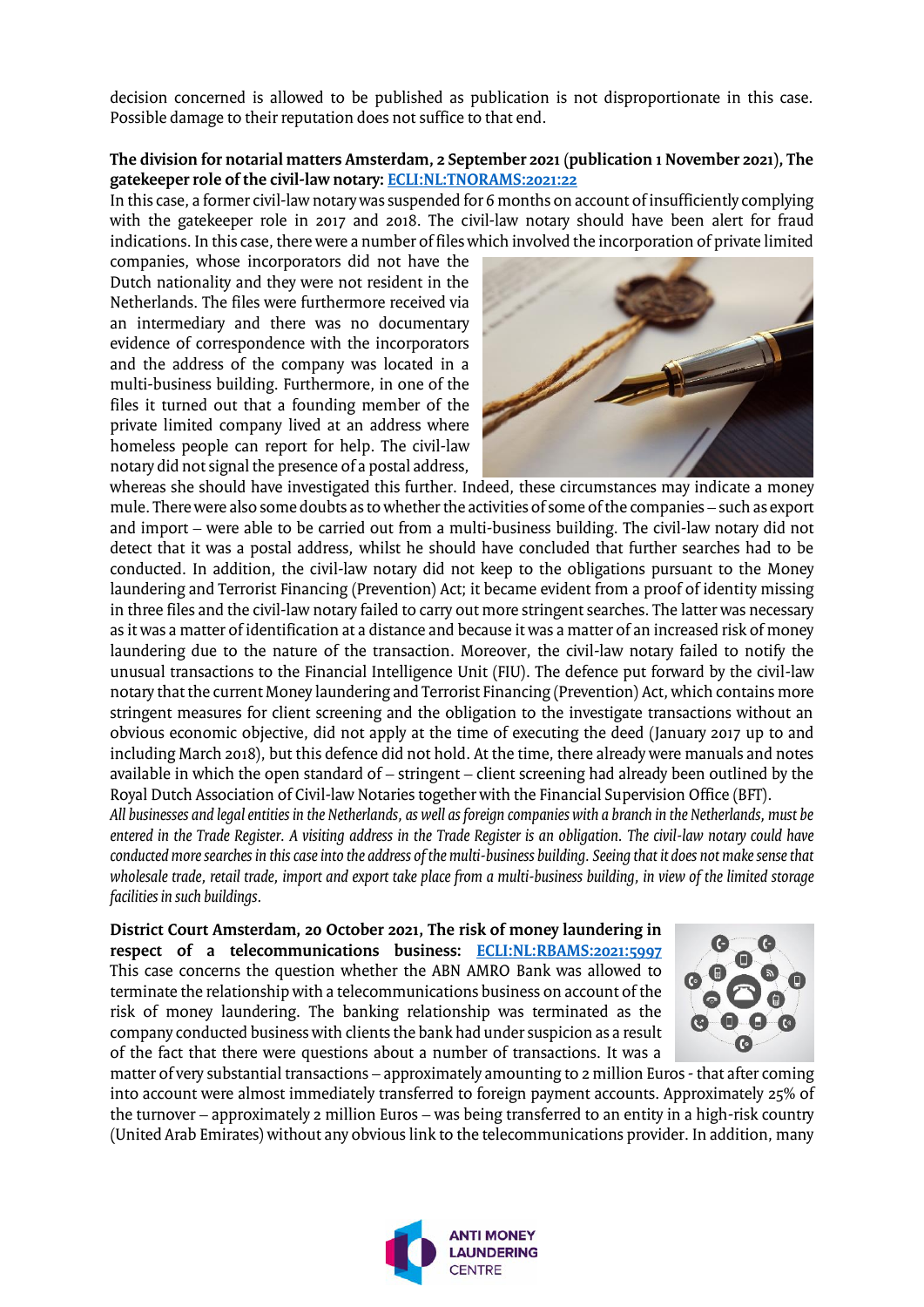of the clients of the telecommunications provider transferred substantial amounts in a short time, but in the meantime, they no longer exist, whilst only recently having been incorporated. The clients frequently concerned ABN AMRO clients with whom the bank in the meantime terminated the banking relationship as a result of an actual risk of money laundering. Despite the fact that it might well be possible that the company may be a rarity among the telecommunications providers, the court in preliminary relief proceedings held that the Bank was allowed to terminate the relationship on the basis of the risk profile.

#### **The Court of Appeal agrees with the decision of the court in preliminary relief proceedings in the case of the Ultimate Beneficial Owners (UBO) register [\(ECLI:NL:GHDHA:2021:2176\)](https://uitspraken.rechtspraak.nl/inziendocument?id=ECLI:NL:GHDHA:2021:2176&showbutton=true&keyword=privacy+first)**

*On 16 November 2021, the Court of Appeal in The Hague decided that the Dutch legislation in respect of the Ultimate Beneficial Owners register does not have to be suspended. This ruling means that the Court of Appeal dismisses the claims from the Privacy First foundation.* 

Privacy First, a foundation that stands up for the privacy of Dutch citizens, appealed against the judgment of the court in preliminary relief proceedings. The foundation demanded a – preliminary – suspension of the Dutch legislation, as it was allegedly contrary to the right of privacy and protection of personal data. The court in preliminary relief proceedings ruled on 18 March 2021 that the obligation to provide the data of the Ultimate Beneficial Owners (UBO's) may not be suspended as the Dutch State may not act contrary to the fifth European Anti-Money Laundering Directive - AMLD5 -. We already issued a press release on this topic by mid-2021. Although it could not be excluded that the public character of the UBO register does not relate to principle of proportionality, the court in preliminary relief



proceedings is of the opinion that a decision on the lawfulness of the AMLD5 Directive is reserved to the Court of Justice of the European Union.

The Court of Appeal in The Hague came to the same decision. The Court of Appeal held that Privacy First has not made it plausible that Ultimate Beneficial Owners would suffer serious damage in the short term. The foregoing is a requirement pursuant to the European directives to be able to  $-$  provisionally  $$ suspend the UBO register. The Court of Appeal also took in consideration that an Ultimate Beneficial Owner who fears that due to the publishing of his personal data, he would run the risk of being abducted or extorted or something like that, could immediately protect his data from the general public. Dutch legislation already provides for such a possibility.

In September 2020, legislation which concerns AMLD5 has come into force in the Netherlands. The legislation concerned stipulates matters including the fact that companies must enter into the Trade Register who are their Ultimate Beneficial Owners (UBO's). In this context, UBO's are defined as the natural persons who are the ultimate owners. In addition, a number of personal data of these UBO's has to



be provided, as well as the nature and the extent of the economic interest they hold. In principle, anyone can consult the UBO register to find out who the Ultimate Beneficial Owner is. Certain data, such as the address, the citizen service number, and the date and place of birth must be provided but such data are only available to institutions such as the Tax Authorities.

Incidentally, the Court of Appeal in The Hague does not see any reason to put prejudicial questions in respect of the UBO register to the European Court of Justice due to the fact a Luxembourg court has already asked questions. A ruling from the highest European court is expected by mid-2022.